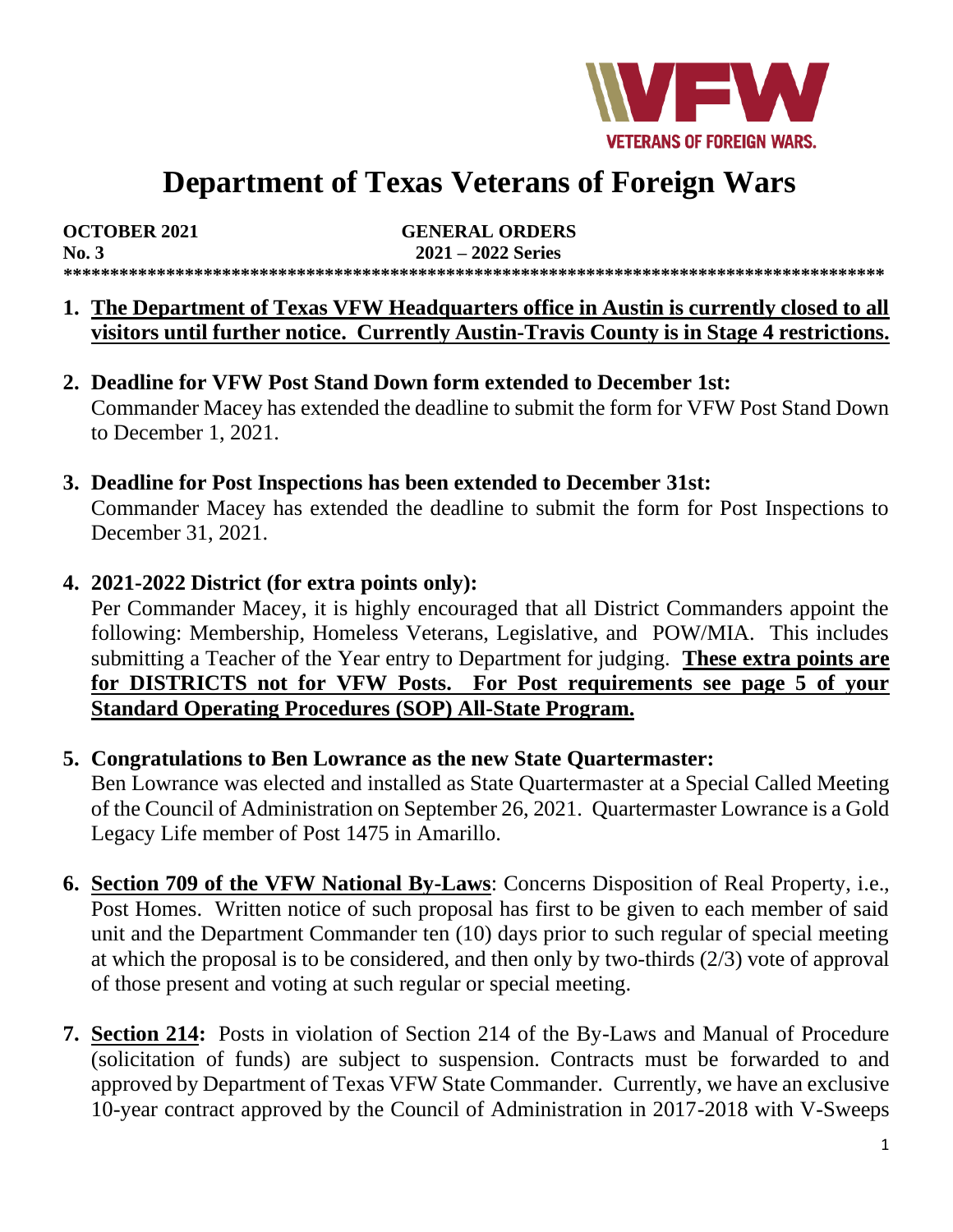and amended with a 5-year extension in June of 2021 by the Council ending in June of 2031. **Eight-liners, skill machines, other Sweepstakes and similar devices are not authorized at this time by any Post.**

- **8. Reminder for Post Commanders (per State Commander Macey):** Reminder for all Post Commanders of Section 218(a)(1) Paragraph c. Insist that Post business and activities be conducted in such a manner that they do not violate any applicable governmental law, ordinance or regulation nor bring or tend to bring dishonor or embarrassment upon the Post, its members, or the Veterans of Foreign Wars of the United States.
- **9. Chain of Command:** Use your chain of command if there are issues at your Posts. It is asked that you start with the Post Commander, then the District Commander, and finally the State Commander. Most situations or problems can be rectified and resolved at the Post level.
- **10.Post Commanders:** Are directed to Section 103 of the Manual of Procedure, which prescribes the way applications for membership will be handled. **Applications for membership of new, reinstated or transfer members must be voted on by the members present at a regular Post meeting.**
- **11. Politics:** Members of the Veterans of Foreign Wars or Auxiliary within Texas shall not make any statement to the news media concerning pending VFW sponsored legislation on a State or National level, or anything relevant to VFW policies of a State or National nature without first obtaining permission from Department of Texas VFW Headquarters.
- **12.Texas VFW Foundation**: The Texas VFW Foundation is continuously ready for the influx of assistance claims for individual veterans who have lost wages or been adversely affected due to COVID-19, and for the 2021 Hurricane season. Refer veterans to the Texas VFW Foundation website for financial assistance: [https://www.texasvfw.org/foundation.](https://www.texasvfw.org/foundation)

#### **13. District Meetings for October 2021:**

- District 8  $\qquad \qquad$  Oct 2<sup>nd</sup> Post 3278-Brownwood
- District 29  $\qquad \qquad$  Oct 2<sup>nd</sup> Post 4694-Mexia
- District 6  $\qquad \qquad$  Oct 9<sup>th</sup> Post 3837-Corpus Christi
- District 19  $\qquad \qquad$  Oct 16<sup>th</sup> Post 1836-Lufkin
- District 30 Oct 16<sup>th</sup> Post 3894-Waxahachie
- District 3  $\qquad \qquad$  Oct 17<sup>th</sup> Post 6796-Dallas
- District 4 Oct 23<sup>rd</sup> Post 2427-Tomball
- District 17 Oct 23<sup>rd</sup> Post 4006-Navasota
- District 25 Oct 23<sup>rd</sup> Post 4372-Odessa
- **District 13 Oct 24th Via Zoom-contact District 13 Commander**
- District 21 Oct 31<sup>st</sup> Post 4746-Weatherford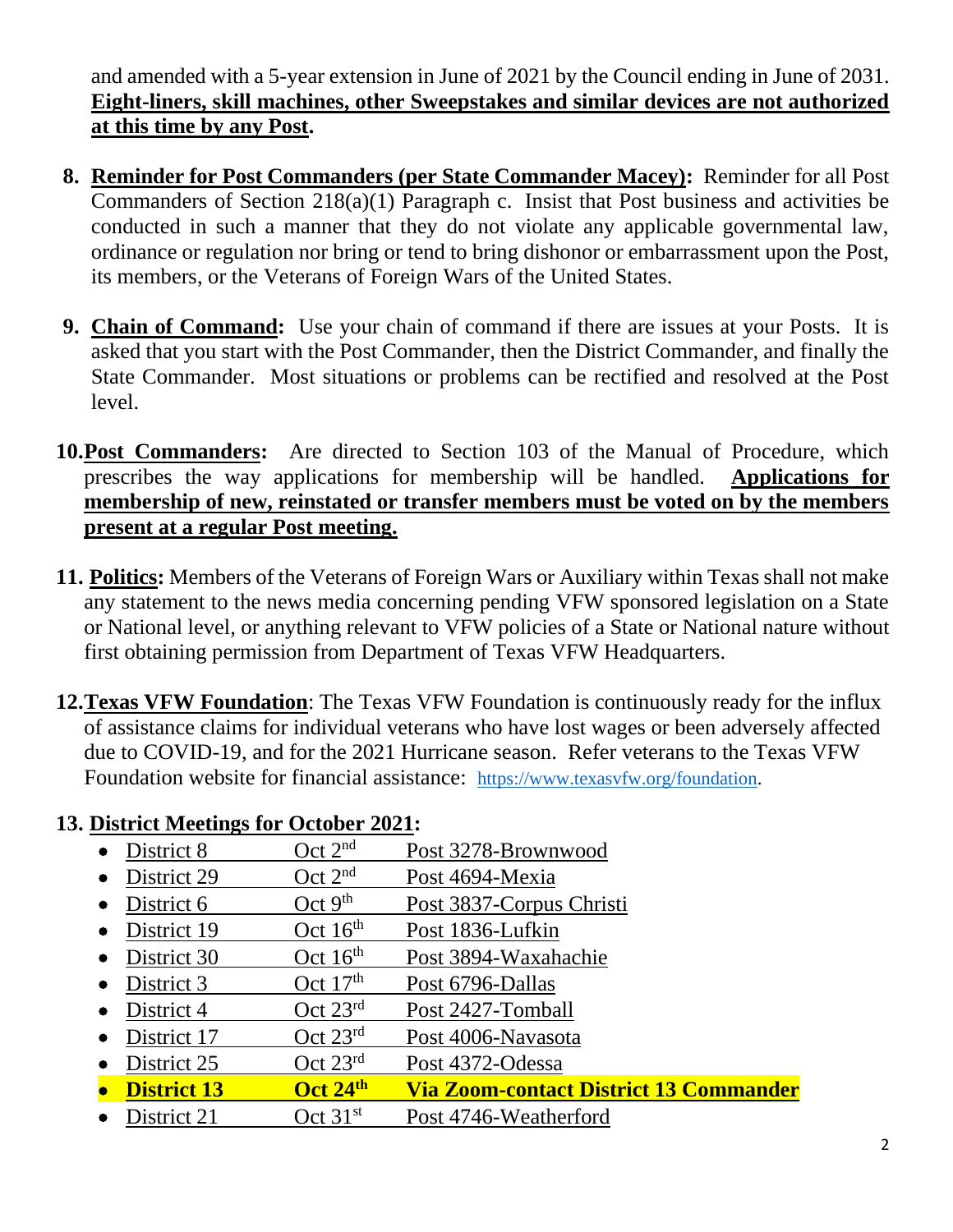#### **14. Candidates for Department Office 2022-2023:**

State Commander, Lynn Toomer, Post 10429, Benbrook, D-21 State Senior Vice Commander, Larry Sanders, Post 10241, Lytle, D-20 State Junior Vice Commander, Anson Booker, Post 3892, Harker Heights, D-14 State Junior Vice Commander, Andrew Camplen, Post 688, Boerne, D-13 State Junior Vice Commander, Larry Levy, Post 5873, New Boston, D-12 State Junior Vice Commander, Robert Martinez, Jr., Post 2059, Kirby, D-20 State Quartermaster, Ben Lowrance, Post 1475, Amarillo, D-9 State Quartermaster, William "Bill" E. Smith, Post 8541, San Antonio, D-20 State Chaplain, Timothy Anderson, Post 3894, Waxahachie, D-30 State Chaplain, Michael "Foy" Day, Post 4692, Bryan, D-17 State Judge Advocate, Keith King, Post 3278, Brownwood, D-8 State Judge Advocate, Larry Velasquez, Post 8932, Corpus Christi, D-6 State Surgeon, Gerard P. "Jerry" Greene, Post 6796, Dallas, D-3 State Surgeon, Randall Johnston, Post 4376, Seven Points, D-30 National Council Member, Inge Conley, Post 12075, Humble, D-4 National Council Member, Keith King, Post 3278, Brownwood, D-8

- **15. Veterans Day:** Post Commanders are urged to start planning a program for November 11, 2021, for the observance of Veterans Day (see Section 223 of the Manual of Procedure).
- **16. Section 901 of the National By-Laws, "Discipline of Members":** Members who have committed offenses recognized by the Veterans of Foreign Wars of the United States may be subject to Disciplinary Action. Members are reminded that acts of Sexual Harassment, Racial or Sexual Discrimination, and all other conduct prejudicial to good order and discipline or conduct determined to be unbecoming of a member will not be condoned. In general, harassment and discrimination consists of any form of verbal, non-verbal, or physical conduct that is sufficiently severe and/or pervasive enough to have the purpose or effect of creating an intimidating, hostile, or offensive environment or otherwise interfering with another's ability to participate in VFW events. All members will be treated with dignity and respect.

#### **17. Mandatory VPR's for 2021-2022:**

- November 11, 2021 (Veterans Day)
- May 1, 2022 (Loyalty Day)
- May 30, 2022 (Memorial Day)
- June 14, 2022 (Flag Day)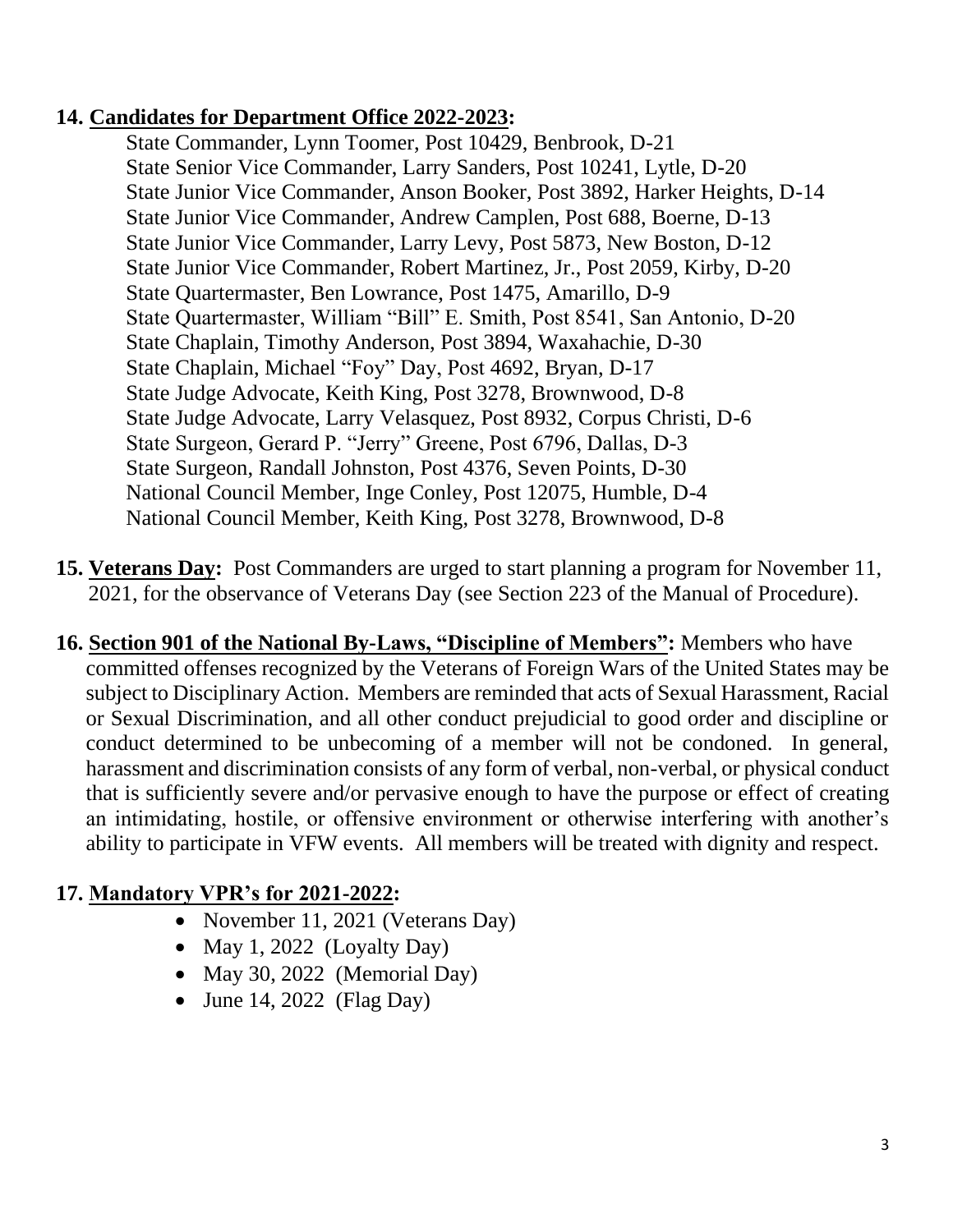18. Post Audits: The 1<sup>st</sup> Quarter Post Audit Report (for the 2021-2022 Administrative year) is due by October 31, 2021, on Trustee's Audit forms. The (original) signed copy should be mailed or emailed to Department of Texas VFW Headquarters.

Deadline dates for Post Audits for the remainder of the 2021-2022 Administrative Year:

- 2<sup>nd</sup> Quarter Post Audit Report due by January 31, 2022
- 3<sup>rd</sup> Quarter Post Audit Report due by April 30, 2022

## **19. Mid-Winter Conference 2022 January 19-23, 2022:**

Omni Corpus Christi Hotel 900 North Shoreline Blvd. Corpus Christi, Texas 78401

## **20. Annual Texas VFW State Convention 2022 June 15-19, 2022:**

 Choctaw Conference Center Durant, Oklahoma

## **21**. **Dates to Remember - Department of Texas VFW HQs office will be closed:**

- October  $11<sup>th</sup>$  Columbus Day
- November  $11<sup>th</sup>$  Veterans Day
- November  $25<sup>th</sup>$  &  $26<sup>th</sup>$  Thanksgiving Observance
- December  $23^{\text{rd}} \& 24^{\text{th}}$  Christmas Observance
- December 31<sup>st</sup> New Year's Eve Observance
- **22. District/Post By-Laws**: District and Posts are reminded to review your By-Laws. If it has been more than 5 years, you should revise them. Contact Wyonda Laurence, Department Secretary, and she can email you templates for the By-Laws. Email Wyonda for assistance: [wyonda@texasvfw.org](mailto:wyonda@texasvfw.org) or call her at 512-834-8535, extension 103.
- **23. Texas VFW Standard Operating (SOP) Procedures**: The SOP is available on the Department of Texas VFW website: [https://www.texasvfw.org/.](https://www.texasvfw.org/) Go to: Admin/SOP, Training Materials, Etc./Posts Books & Forms.
- **24. John Jowers, Data Management Specialist, Department HQs:** John Jowers is the Department Headquarters staff member to contact for the following items noted below. You can reach him by phone at 512-834-8535 (extension 106) or by email: [john@texasvfw.org.](mailto:john@texasvfw.org)
	- Action Date Reports
	- Post and District Audit Reports
	- Buddy Poppy Orders
	- Community Service Reports
	- Insurance for VFW Posts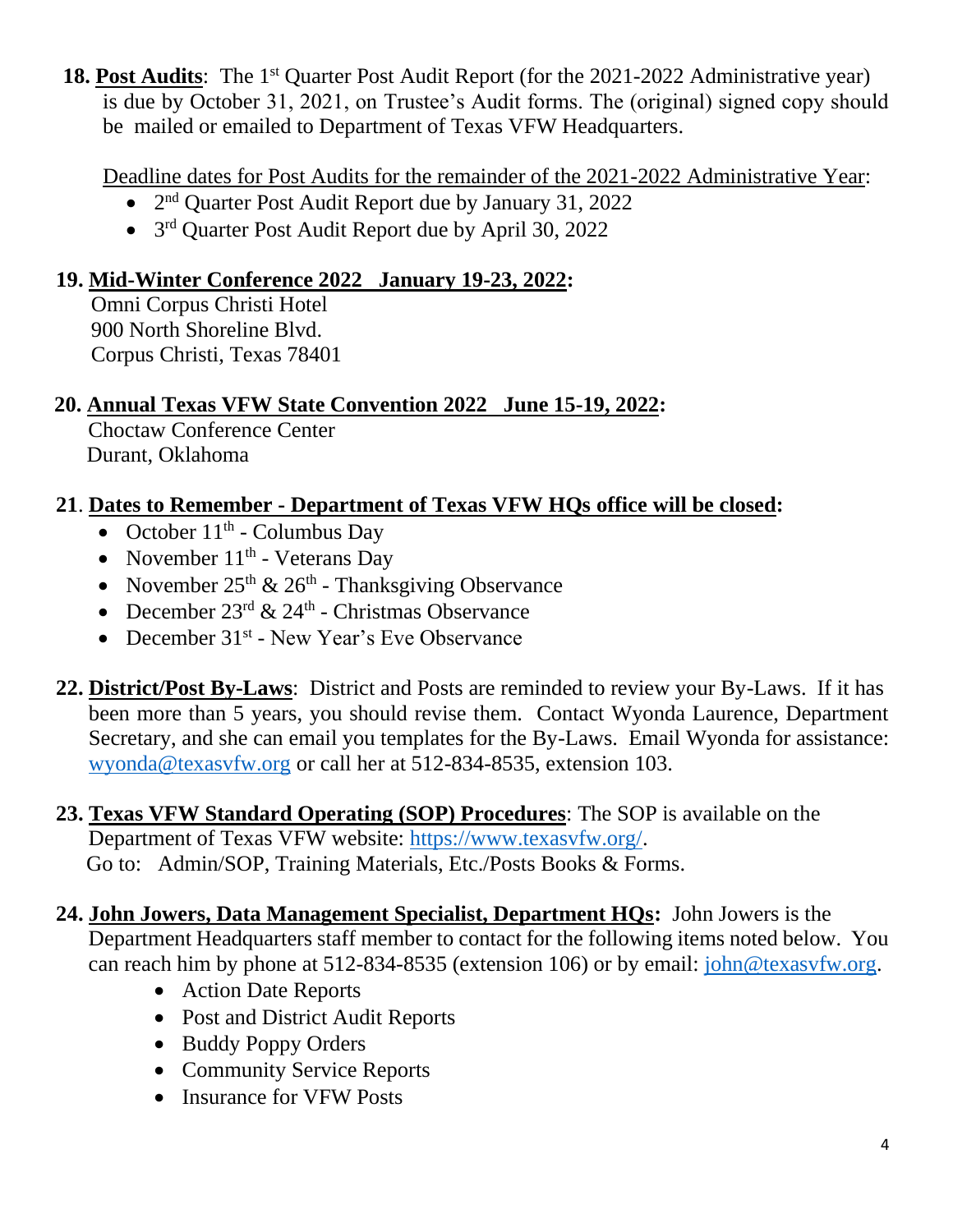- Post Inspection Reports
- Quartermaster Bonds
- Status Sheet Issues (Posts and Districts)
- VPR's (Veteran Project Reports)
- **25. STAT SHEETS: Starting on Thursday, October 7, 2021, stat sheets will be posted only once a week.** John Jowers, Data Management Specialist at Department Headquarters will be sending out supplemental information that will be addressing Administrative and Program requirements only.
- **26. Theme for Voice of Democracy for 2021-2022: "America: Where Do We Go From**  Here?" The Voice of Democracy is open to students in grades 9-12 who are enrolled in a public, private or parochial high school or home study programs in Texas. To qualify, all student entries must be submitted to a sponsoring local VFW Post by October 31, 2021. The official entry form can be found on the Department of Texas VFW website: [https://www.texasvfw.org/.](https://www.texasvfw.org/) Go to: Admin/SOP, Training Materials, Etc./Post Programs.
- **27. Theme for Patriot's Pen 2021-2022**: **"How Can I Be a Good American?"** The Patriot's Pen competition is open to  $6<sup>th</sup>$ ,  $7<sup>th</sup>$  and  $8<sup>th</sup>$  grade students enrolled in public, private or parochial schools or home study programs in Texas. To qualify, all student entries must be submitted to a sponsoring local VFW Post by October 31, 2021. The official entry form can be found on the Department of Texas VFW website: [https://www.texasvfw.org/.](https://www.texasvfw.org/) Go to: Admin/SOP, Training Materials, Etc./Post Programs.
- **28. Teacher of the Year 2021-2022**: Based on the nominees submitted, Posts will recognize one outstanding teacher in grades K-5, 6-8 and 9-12. Nominations can be submitted by fellow teachers, supervisors, or other interested individuals. To qualify, all teacher entries must be submitted to a sponsoring local VFW Post by October 31, 2021. The official entry form can be found on the Department of Texas VFW website: [https://www.texasvfw.org/.](https://www.texasvfw.org/) Go to: Admin/SOP, Training Materials, Etc./Post Programs.

Requirements for Teacher of the Year entries:

- Completed Teacher VFW entry form
- Nomination Letter (up to 350 words)
- Teacher Resume (one page; can be both sides of one page)
- Supporting Documentation (up to 5 pages; can be both sides of one page)
- Photo (good quality head and shoulders photo)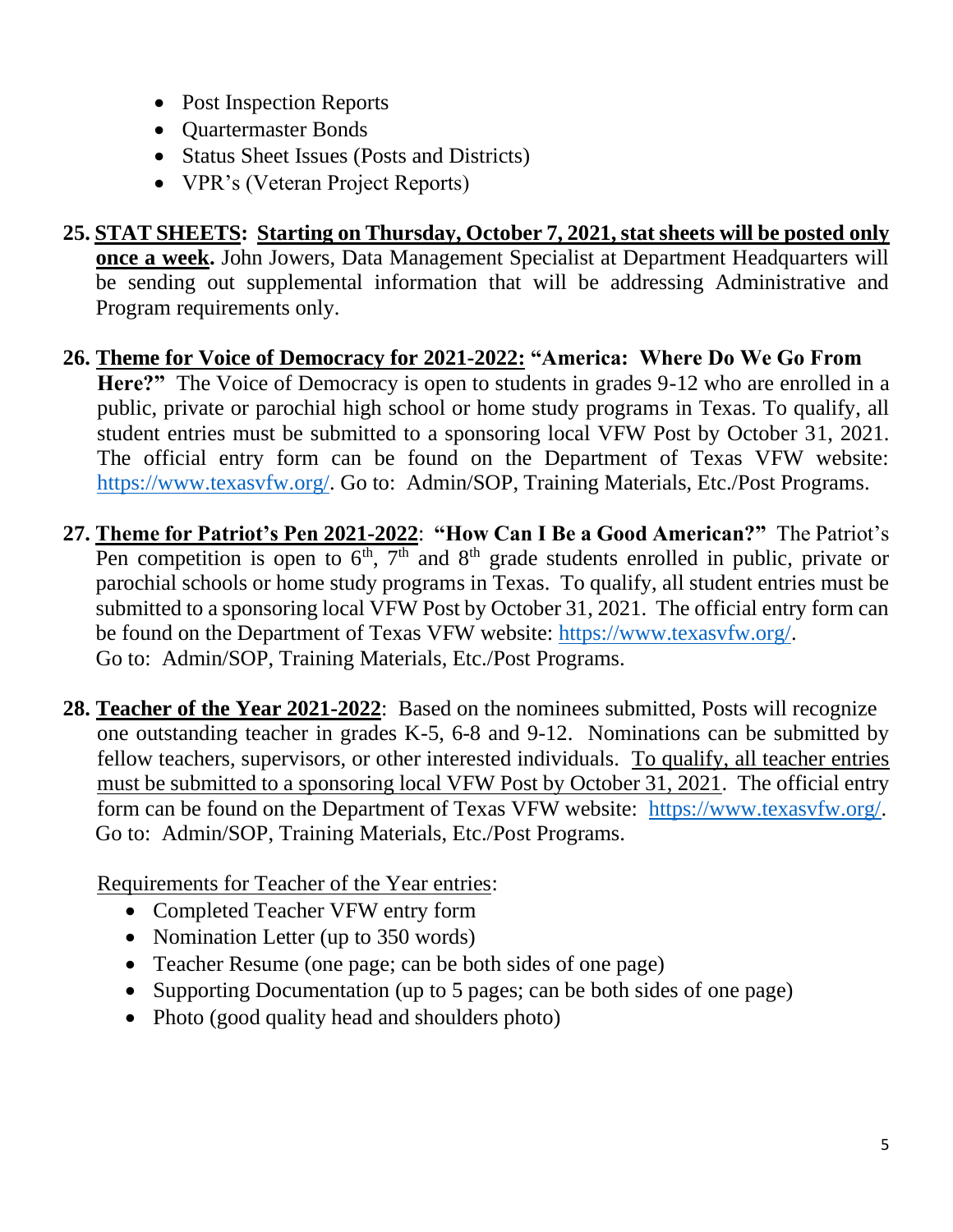#### **29. Reminder of due dates for Voice of Democracy, Patriot's Pen and Teacher entries**:

- **From Students & Teachers to local VFW Posts** <sup>→</sup> deadline is October 31, 2021
- **VFW Post winners to Districts** <sup>→</sup> deadline is November 15, 2021
- **District winners to Department of Texas HQs** <sup>→</sup> deadline is December 1, 2021
- **30. Launch of new Texas VFW E-news :** We are excited to launch our new Texas VFW E-news that has features that print magazines do not. What are those features?
	- We can link your photos to your website or social media page thus helping the Post advertise its programs.
	- We can link and embed video into stories.
	- We can link advertisers to their websites so you can check them out on the spot.
	- The Table of Contents is linked so you can go right to the page or story without having to flip through the magazine.
	- We can link event photos and videos on our website so you can see all the photos and not just the ones we use.
	- We can link candidate advertisements directly with their email account so you can email them directly.
	- We can link online information with stories and historical events.
	- We can show video that automatically starts playing when you turn the page.
	- We can link directly to government services websites.
	- We can link email addresses to all employees including our service officers.
	- You can now email all your friends and relatives especially when you or your Post is in the news.

To view the Summer 2021 Texas VFW E-news issue go to: <https://issuu.com/texasvfw>

#### **31. In memory of the deaths of 13 service members who were supporting Operation Freedom's Sentinel who died on August 26, 2021, as the result of an enemy attack while supporting non-combatant evacuation operations in Kabul, Afghanistan:**

- Marine Corps Staff Sgt. Darin T. Hoover, 31, of Salt Lake City, Utah
- Marine Corps Sgt. Johanny Rosario Pichardo, 25, of Lawrence, Massachusetts
- Marine Corps Sgt. Nicole L. Gee, 23, of Sacramento, California
- Marine Corps Cpl. Hunter Lopez, 22, of Indio, California
- Marine Corps Cpl. Daegan W. Page, 23, of Omaha, Nebraska
- Marine Corps Cpl. Humberto A. Sanchez, 22, of Logansport, Indiana
- Marine Corps Lance Cpl. David L. Espinoza, 20, of Rio Bravo, Texas
- Marine Corps Lance Cpl. Jared M. Schmitz, 20, of St. Charles, Missouri